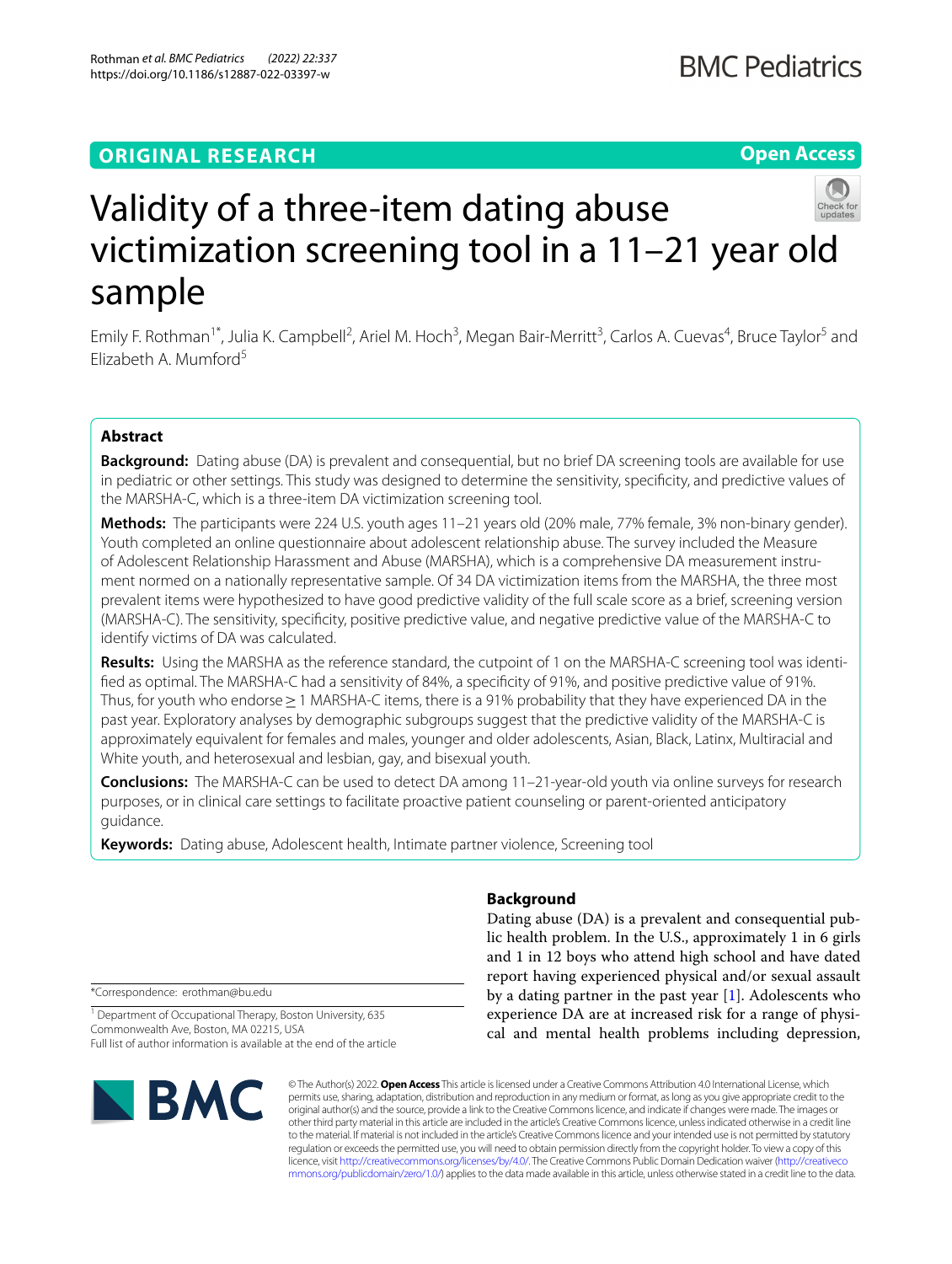anxiety, post-traumatic stress disorder symptoms, selfharm, disordered eating, sexually transmitted infections, unplanned pregnancy, academic problems, injuries, and death [[2–](#page-7-1)[6\]](#page-7-2). Longitudinal studies have also established that those who are victimized are at increased risk for subsequent victimization in adolescence and adulthood [[4,](#page-7-3) [7](#page-7-4), [8\]](#page-7-5).

The U.S. Preventive Service Task Force recommends that clinicians screen women of reproductive age for partner violence victimization, and provide or refer those who screen positive to ongoing support services [[9\]](#page-7-6). In addition, the American Academy of Pediatrics (AAP) calls for primary care-based preventive counseling about healthy dating relationships [\[10\]](#page-7-7). In particular, clinicians should screen pediatric patients with so-called "red fags" for DA including a history of sexually transmitted infections  $[11]$  $[11]$ , pregnancy  $[12]$  $[12]$ , depression  $[4, 12]$  $[4, 12]$  $[4, 12]$  $[4, 12]$  $[4, 12]$ , frequent appointment cancellations, or somatic complaints that do not ft the medical history [\[13](#page-7-10)]. In such cases, recognizing and addressing the problem may prevent the abuse from getting worse or improve the chances that the patient will make a plan to leave the relationship safely. Research with adult survivors of partner violence has found that patients who talked with a health care provider about the abuse were four times more likely than those who did not talk with a health care provider to use a helping resource  $[14]$  $[14]$ . For pediatric patients who screen positive, referrals to local counselors with expertise in DA, and national dating abuse hotline and advocacy services may be helpful [\[15](#page-7-12)].

There are several screening tools for identifying adult survivors and perpetrators of partner violence in clinical settings [[16,](#page-7-13) [17](#page-7-14)]. Some of the most widely-used screening tools for adults include the four-item Hurt, Insult, Threaten, and Scream (HITS) (sensitivity 30-100%, specifcity 86–99%), the eight-item Woman Abuse Screen Tool (WAST) (sensitivity 47–93%, specifcity 56–96%), and the fve-item Abuse Assessment Screen (AAS) (sensitivity 93–94%, specifcity 55–99%) [[17\]](#page-7-14). However, these tools were not developed to identify partner abuse in young people and have not been tested with adolescents. Some items from these adult-oriented screeners may not apply to adolescent dating relationships. For example, this item from the AAS would less commonly be relevant for adolescents: "Since you have been pregnant, have you been hit, slapped, kicked, or otherwise physically hurt by someone?" The HITS, WAST, and AAS were also developed two decades ago, and do not assess technology-facilitated partner abuse, which is prevalent among adolescents [\[18](#page-7-15)].

To date, there have been no sensitivity and specifcity determination studies to establish the utility of diagnostic screeners for youth DA in clinical settings. The present study validated a three-item test, the MARSHA-C, that can be used in clinical settings to detect DA victimization in pediatric patients, or other settings where large numbers of youth are found (e.g., schools or online settings). The aim of the present study was to determine the sensitivity, specifcity, and predictive values of the MARSHA-C.

## **Methods**

# **Participants**

This cross-sectional survey study was approved by the Institutional Review Board (IRB) at the frst author's institution. Although this study was originally planned to take place in a pediatric clinical setting in person, pediatric care in the U.S. in 2020 was often provided online due to the COVID-19 pandemic. As such, this research also pivoted to online data collection with the idea that results could inform both in-person and online clinical encounters in the future. Subjects were recruited May-December 2020 through fyers posted in the pediatric emergency department at a hospital in a large urban area in the northeast U.S. and through social media. Flyers and online advertisements were in English and informed viewers that youth ages 11–21 years old with dating experience had the opportunity to participate in an online survey that would take 10 min. A link to the survey was provided. Interested youth who clicked the link landed on the eligibility survey. Eligible youth were those 11–21 years old, who could read and write in English, lived in the U.S., and reported that they were dating, hooking up, or in a romantic relationship in the past year. Eligible youth then viewed a consent statement (or an assent statement if they were younger than 18 years old). Those who assented/consented advanced to the survey. Parental consent was not required because risks to youth were low, given that the survey was anonymous and participants could skip any questions that they did not want to answer [[19,](#page-7-16) [20](#page-7-17)].

We received 571 responses to the online, self-administered eligibility screening survey (Fig. [1](#page-2-0)). Approximately 72%  $(n=409)$  were eligible entries. The 162 ineligible entries were ineligible for the following reasons: 19 had already completed the survey, 90 had no past-year dating relationship, 18 were too young or too old, 26 skipped>10 questions of the survey, 2 were not US residents, and 7 timed out while attempting to complete the survey. Of the eligible entries, 99% (*n*=401) consented to participate and completed surveys. Of the 401 completed surveys, and in keeping with other surveys using social media recruitment [\[21](#page-7-18)], 49% of responses (*n*=177) were fagged as potentially fraudulent (e.g., from a bot) because one or more of the following were true: (a) the zip code did not match the state of the U.S. where the participant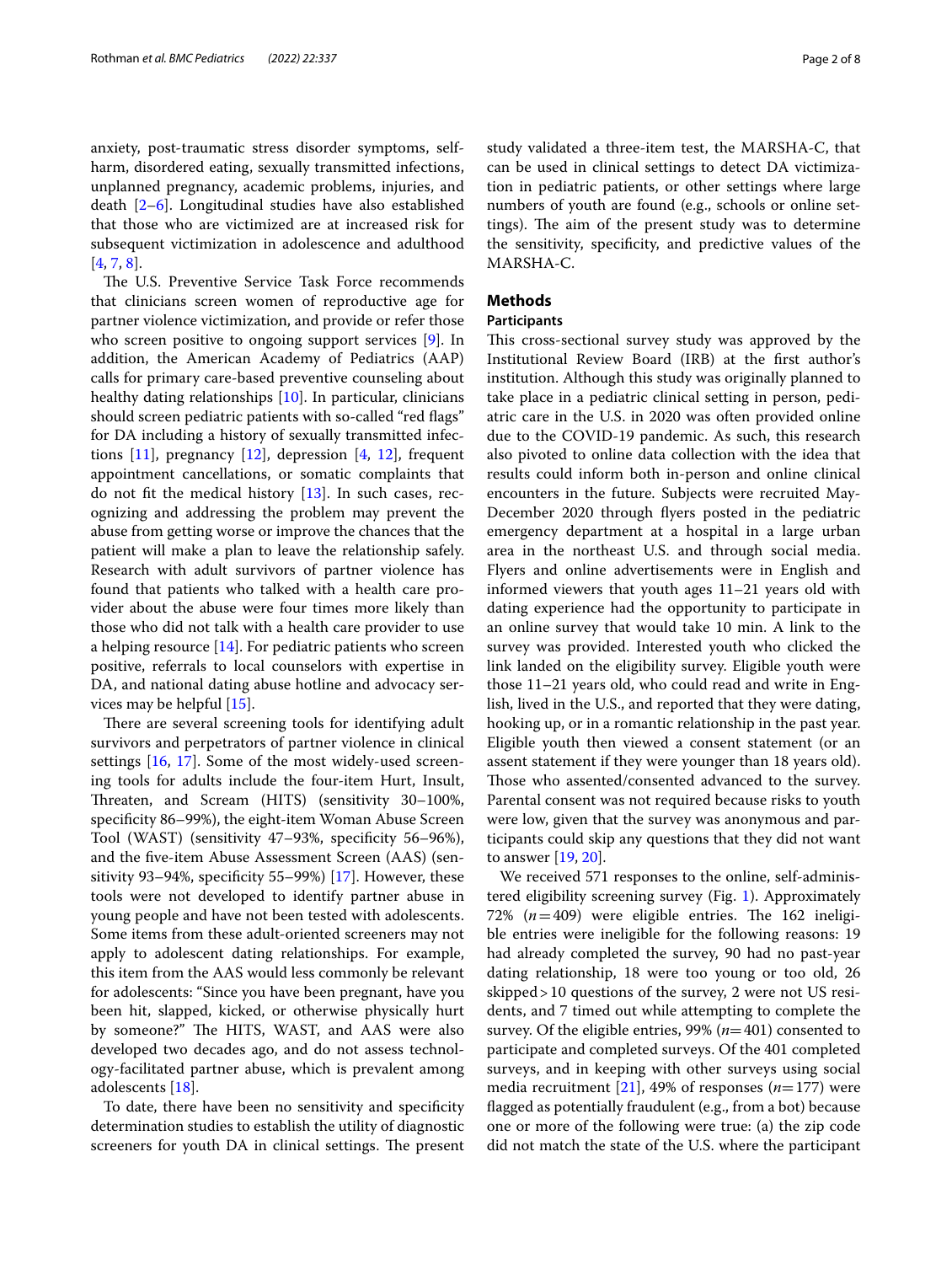

<span id="page-2-0"></span>reported that they lived; (b) all five of the open-ended questions, which required text to be entered, were blank or contained nonsense strings; (c) the respondent's IP address was outside the U.S; (d) the same respondent answered the survey multiple times; or (e) the latitude and longitude of the IP address did not match the state and/or zip code where the participant reported that they lived. Social media survey recruitment can generate samples where 95% of responses are fraudulent [[21\]](#page-7-18), which is why it is important to use fraud detection procedures [[22\]](#page-7-19). All potentially fraudulent responses were removed from the dataset. The final analytic sample was  $n=224$ (Fig. [1\)](#page-2-0).

The majority of participants  $(79%)$  were  $17-21$  years old, and the mean age was  $18.6$  (SD 2.3) years. The sample was 77% female, 20% male, and 3% non-binary or other gender, 41% White, 20% Asian, 18% Hispanic or Latinx, 12% Black or African American, 7% Multiracial and 3% other race (Table [1\)](#page-3-0).

# **Procedures**

Participating youth completed an 83-item online survey. On average, it took youth 10 min to complete it. After completing the survey, participants were directed

to a separate survey that collected their email address via which they received a \$5 Amazon.com gift card as remuneration.

# **Measures**

#### *Reference standard: The MARSHA*

The Measure of Adolescent Relationship Harassment and Abuse (MARSHA) is a comprehensive DA measurement instrument that includes items on past year physical, sexual, and psychological adolescent DA, as well as technology-facilitated DA, social control, and invasion of privacy. The full instrument, described elsewhere, is psychometrically sound, was normed on a nationally representative U.S. sample of 11–21-year-old youth in 2019, and comprises 34 victimization items [\[23](#page-7-20)]. In the present study, the full version of the MARSHA was used as the gold standard. The MARSHA is prefaced with the following instruction: "Think about all of the people you were dating, hooking up with or in a romantic relationship with in the past year. Answer the following questions thinking about these people. Did the following things happen? (Do not count times when these things happened for fun or as a joke)." Response options for each item are on a 4-point likert-type scale denoting the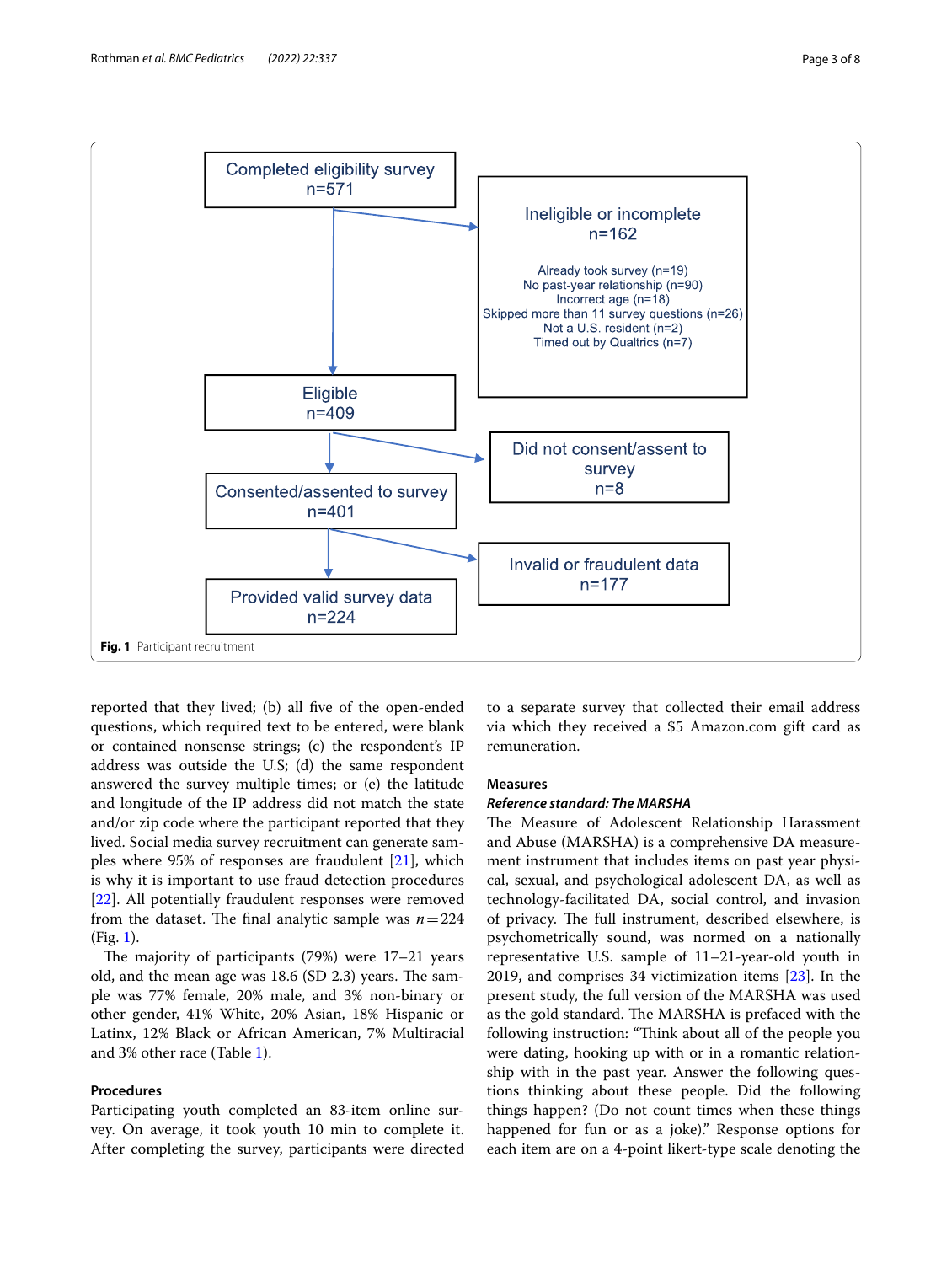# <span id="page-3-0"></span>**Table 1** Demographics of sample (*N*=224)

|                    |                                                                    | <b>Full sample</b><br>% (n) | Dating<br>abuse<br>survivors<br>%(n) | Chi-sq., <i>p</i> -value |
|--------------------|--------------------------------------------------------------------|-----------------------------|--------------------------------------|--------------------------|
| Total              |                                                                    | 100% (224)                  | 100% (96)                            |                          |
| Age                |                                                                    |                             |                                      | $0.02, p = 0.88$         |
|                    | 11-16 years old                                                    | 21.4% (48)                  | 21.9% (21)                           |                          |
|                    | 17-21 years old                                                    | 78.6% (176)                 | 78.1% (75)                           |                          |
|                    | Gender                                                             |                             |                                      | $0.74, p = 0.69$         |
|                    | Male                                                               | 20.1% (45)                  | 18.8% (18)                           |                          |
|                    | Female                                                             | 76.8% (172)                 | 77.1% (74)                           |                          |
|                    | Transgender, non-<br>binary, intersex,<br>gender-queer or<br>other | $3.1\%$ (7)                 | $4.2\%$ (4)                          |                          |
|                    | Race/ethnicity                                                     |                             |                                      | $5.19, p = 0.39$         |
|                    | Asian                                                              | 19.5% (42)                  | 17.8% (16)                           |                          |
|                    | <b>Black or African</b><br>American                                | 11.6% (25)                  | 13.3% (12)                           |                          |
|                    | Hispanic or Latinx                                                 | 18.1% (39)                  | 15.6% (14)                           |                          |
|                    | White                                                              | 40.5% (87)                  | 44.4% (40)                           |                          |
|                    | Multiracial                                                        | 7.4% (16)                   | $4.4\%$ (4)                          |                          |
|                    | Other race                                                         | $2.8\%$ (6)                 | $4.4\%$ (4)                          |                          |
|                    | Sexual orientation                                                 |                             |                                      | .458, $p = 0.50$         |
|                    | Gay, lesbian or<br>bisexual                                        | 29.5% (66)                  | 27.1% (26)                           |                          |
|                    | Heterosexual                                                       | 70.5% (158)                 | 72.9% (70)                           |                          |
|                    | Asexual                                                            | $0\%$ (0)                   | $0\%$ (0)                            |                          |
| State of residence |                                                                    |                             |                                      | 1.08, $p = 0.78$         |
|                    | Northeast                                                          | 65.3% (145)                 | 64.6% (62)                           |                          |
|                    | Midwest                                                            | $3.6\%$ (8)                 | $4.2\%$ (4)                          |                          |
|                    | South                                                              | 17.6% (39)                  | 15.6% (15)                           |                          |
|                    | West                                                               | 13.5% (30)                  | 15.6% (15)                           |                          |
|                    | Relationship status                                                |                             |                                      | 0.55, $p = 0.76$         |
|                    | Single, never mar-<br>ried                                         | 79.4% (173)                 | 81.7% (76)                           |                          |
|                    | Living with some-<br>one in a committed<br>relationship            | $9.6\%$ (21)                | $8.6\%$ (8)                          |                          |
|                    | Other                                                              | 11.0% (24)                  | $9.7\%$ (9)                          |                          |

number of times each abusive behavior has occurred in the past year; 0 times, 1–3 times, 4–10 times, or more than 10 times. Cronbach's alpha for internal consistency of the full MARSHA's fve victimization subscales (i.e., privacy control, social control, physical abuse, sexual abuse, and intimidation) ranged from  $\alpha$  = 0.79 to  $\alpha$  = 0.90 in a sample of *N*=1,257 11–21-year-old youth. In the present sample, the full MARSHA victimization scale reliability was  $\alpha$  = 0.90.

The MARSHA is a continuous scale and does not have a recommended cutoff for determining the binary presence or absence of DA victimization. A score of 6 meant that the participant had experienced a minimum of 5 acts of DA in the past year. For the present study, we classifed those with a score≥6 as DA survivors (*i.e*., DApositive), and those with no DA experience or infrequent experience as DA-negative.

# *The screening test: the MARSHA‑C*

The acronym MARSHA-C denotes the clinical screening version of the victimization questions of the MARSHA. The MARSHA-C items were selected from the full MAR-SHA instrument victimization questions by reviewing which items were most commonly endorsed. The three MARSHA-C questions are: "They yelled, screamed or swore at me," "They asked or pressured me for a nude or almost nude photo or video of me, when I did not want to give them one," and "They made me feel like I could not break up with them or get out of the relationship." For each of these three acts that a respondent endorsed, they received one point, regardless of how frequently they had experienced each act. This is because the clinical screening tool version of the MARSHA-C is designed to be a series of three yes/no questions. Thus, total scores on the MARSHA-C ranged from zero to three. A goal of the present study was to determine the best cutpoint on the MARSHA-C to indicate the presence of DA.

# **Demographic variables**

Youth were asked several demographic questions in order to characterize the sample. Participants were asked to report their age in years, and those 11–16 years old were classifed as younger, while those 17–21 years old were classifed as older. Race and ethnicity were collected through a single item that asked, "How do you describe your race and ethnicity?" Participants could select one or more of seven response options. To determine sexual orientation, youth were asked about their attractions and about their dating experience. Those reporting past year same sex attraction, or same sex dating, were classifed as gay, lesbian or bisexual.

# **Statistical analysis**

# *Determining sample size for adequate sensitivity and specifcity analysis*

We used the following formula to determines the number of cases needed to estimate sensitivity [[24\]](#page-7-21):

$$
n_{cases}=\frac{Z^2\widehat{P}\Big(1-\widehat{P}\Big)}{d^2}
$$

In this formula,  $Z^2$  was set at 1.96 to represent an  $\alpha$  = 0.05, the P represents the value of sensitivity (0.85), and d represents the maximum marginal error of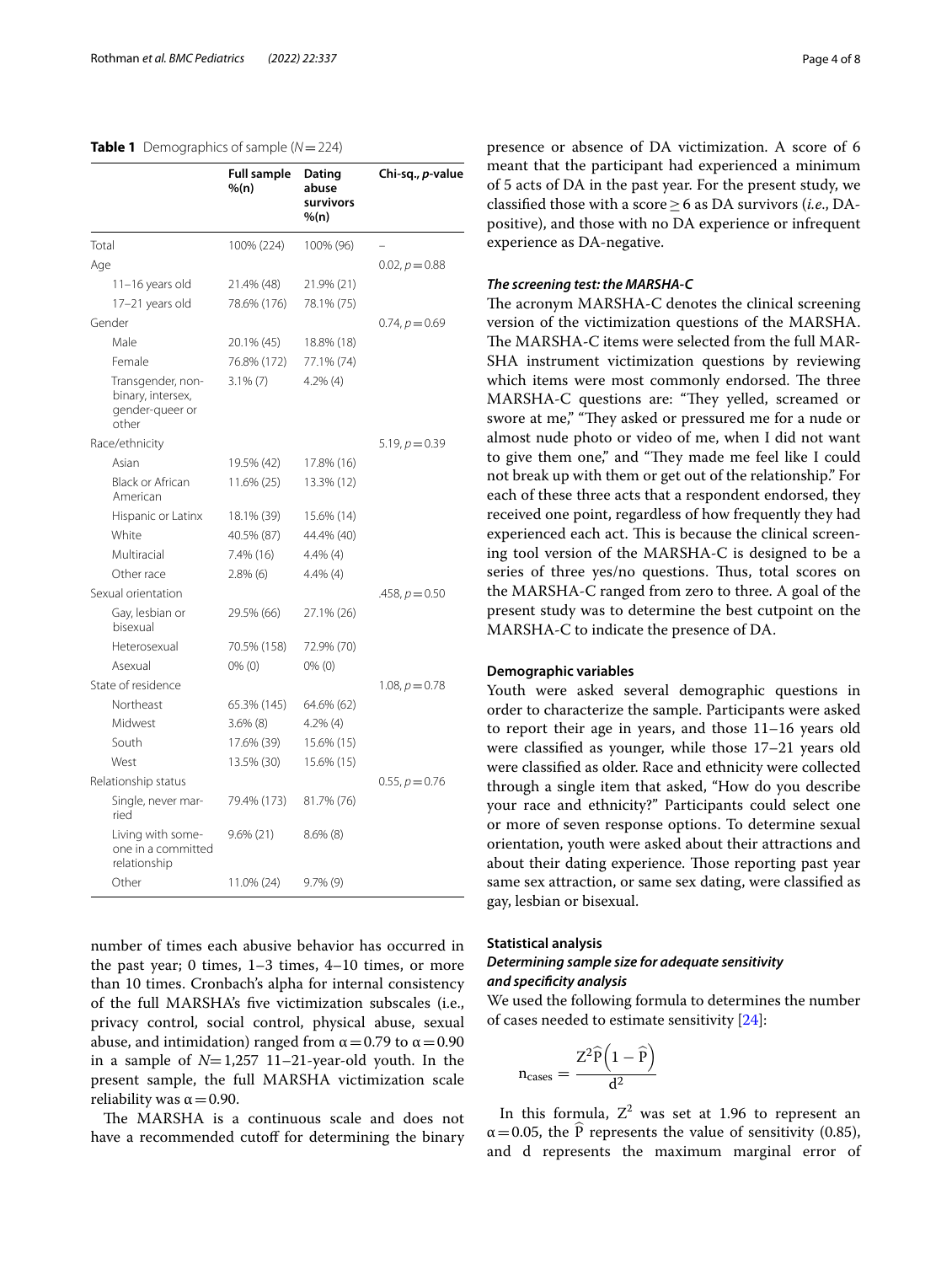0.10 (*NB*:  $d^2 = 0.01$ *)*. Solving for  $n_{cases}$  we calculated:  $3.8416 \times 0.85 \times 0.15 = 0.489804$  /  $0.01 = 49$  cases. The total sample size required is the total number of cases divided by the prevalence of the condition in the population, which was 40.9%. This yielded a total sample size requirement of 119, which we exceeded with *N*=224 participants.

The rates of DA were also calculated with 95% confidence intervals for the MARSHA-C using cutpoints of 1, 2 or 3 (see Table [2](#page-4-0)). A receiver operator characteristic (ROC) curve was created by plotting the sensitivity of each MARSHA-C cutpoint against the false positive rate  $(100$ -specificity, Fig. [2](#page-4-1)). The area under the curve (AUC) was used to determine the optimal cutpoint for MARSHA-C. In general, AUCs of 0.7–0.8 are considered acceptable, while AUCs of 0.8–0.9 are considered excellent  $[25]$  $[25]$  $[25]$ . The closer that a ROC curve gets to the top left-hand corner of the graph, which represents a combination of 100% sensitivity and 100% specifcity, the better the cutpoint [[26\]](#page-7-23). After determining the optimal MARSHA-C cutpoint, we calculated the sensitivity, specifcity, ROC area, positive predictive value, negative predictive value, and accuracy of the MARSHA-C for the entire sample (Table [3](#page-5-0)). We also explored whether there was variation in sensitivity, specifcity, and accuracy for demographic subgroups (Table [3](#page-5-0)).

# **Results**

The full version of the MARSHA identified 117 cases of DA victimization in the sample (52.2% prevalence). There were no significant differences in the demographic characteristics of those who were identifed as DA victims as compared to those in the full sample (Table [1\)](#page-3-0). In this sample, using the full version of the MARSHA, 17% reported one or more experiences of physical DA victimization, 25% reported being forced to do something sexual that they did not want to do or that they experienced a sexual violation such as having a nude photo shared non-consensually, 35% experienced emotional abuse, and 43% reported technology-facilitated DA. For example, 22% of the sample reported that their dating partner had used social media or other apps to keep track of them and monitor where they were going or where they had been, and 22% reported that their dating partner looked

<span id="page-4-0"></span>**Table 2** The sensitivity, specifcity, positive predictive value, and negative predictive value with 95% confdence intervals of MARSHA-C at different cut off scores

| <b>MARSHA-C cut</b><br>off score | % of study<br>sample | Sensitivity<br>(95% CI) | Specificity<br>(95% CI) | Positive predictive value<br>(95% CI) | <b>Negative</b><br>predictive value<br>(95% CI) |
|----------------------------------|----------------------|-------------------------|-------------------------|---------------------------------------|-------------------------------------------------|
|                                  | 48.2%                | 83.8% (75.8%-89.9%)     | 90.7% (83.5%-95.4%)     | 90.7% (83.6%-95.5%)                   | 83.6% (75.6%-89.8%)                             |
|                                  | 22.8%                | 43.6% (34.4%-53.1%)     | 100% (96.6%-100.0%)     | 100% (93.0%-100.0%)                   | 61.8% (54.2%-69.1%)                             |
|                                  | 9.8%                 | 18.8% (12.2%-27.1%)     | 100.0% (96.6%-100.0%)   | 100.0% (84.6%-100.0%)                 | 53.0% (45.8%-60.0%)                             |

<span id="page-4-1"></span>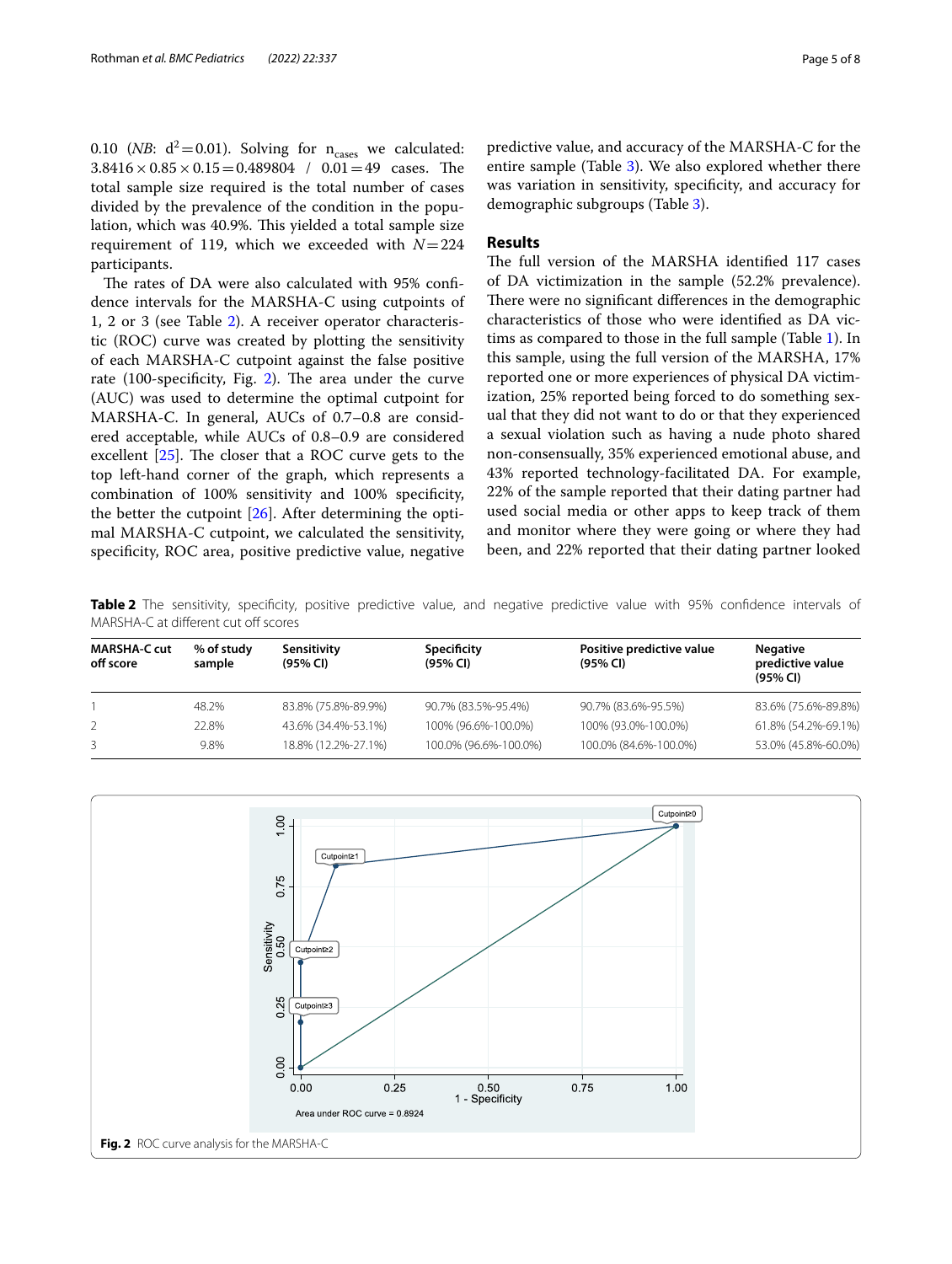|                           | Sample size |       | Prevalence Sensitivity (%) | Specificity (%) | ROC area | <b>Positive</b><br>Predictive<br>Value (%) | <b>Negative</b><br>Predictive<br>Value (%) | Overall Accuracy <sup>a</sup> |
|---------------------------|-------------|-------|----------------------------|-----------------|----------|--------------------------------------------|--------------------------------------------|-------------------------------|
| Full sample               | 224         | 48.2% | 83.8%                      | 75.8%           | 0.872    | 90.7%                                      | 83.6%                                      | 87.1%                         |
| Female                    | 172         | 48.3% | 81.5%                      | 90.0%           | 0.858    | 90.4%                                      | 80.9%                                      | 85.5%                         |
| Male                      | 45          | 44.4% | 90.5%                      | 95.8%           | 0.932    | 95.0%                                      | 92.0%                                      | 93.3%                         |
| Young (11-16)             | 48          | 47.9% | 76.0%                      | 82.6%           | 0.793    | 82.6%                                      | 76.0%                                      | 79.2%                         |
| Older (17-21)             | 176         | 48.3% | 85.9%                      | 92.9%           | 0.894    | 92.9%                                      | 85.7%                                      | 89.2%                         |
| Heterosexual              | 158         | 50.6% | 84.1%                      | 91.4%           | 0.878    | 92.5%                                      | 82.1%                                      | 87.3%                         |
| Lesbian, gay,<br>bisexual | 66          | 42.4% | 82.8%                      | 89.2%           | 0.860    | 85.7%                                      | 86.8%                                      | 86.4%                         |
| Asian                     | 42          | 47.6% | 85.0%                      | 86.4%           | 0.857    | 85.0%                                      | 86.4%                                      | 85.7%                         |
| <b>Black</b>              | 25          | 56.0% | 81.3%                      | 88.9%           | 0.851    | 92.9%                                      | 72.7%                                      | 84.0%                         |
| Hispanic or Latinx        | 39          | 30.8% | 70.6%                      | 100.0%          | 0.853    | 100.0%                                     | 81.5%                                      | 87.2%                         |
| White                     | 87          | 55.1% | 89.8%                      | 89.5%           | 0.896    | 91.7%                                      | 87.2%                                      | 89.7%                         |
| Multiracial               | 16          | 31.3% | 75.0%                      | 83.3%           | 0.792    | 60.0%                                      | 90.9%                                      | 81.3%                         |

<span id="page-5-0"></span>**Table 3** Sensitivity, specificity, and predictive value of the MARSHA-C for detecting dating abuse victimization in adolescents ages 11–21 years old, using a cutpoint of 1 on the MARSHA-C

<sup>a</sup> Accuracy is the number of true positives (TP) and true negatives (TN) divided by sample size (n), or (TP + TN/n)

through their phone or other device when they did not want them to do that.

The three items selected for use as the MARSHA-C were the most prevalent MARSHA victimization items, with one exception. The item "they stopped talking to me and I felt punished, hurt, or scared," was endorsed by 38% of the sample but was not considered for inclusion on the MARSHA-C because in some cases ceasing contact may be a healthy behavior. The next three most prevalent items were included on the MARSHA-C: approximately 28% of the sample reported that someone had asked or pressured them for a nude or almost nude photo or video when they did not want to give one, 28% reported that a partner yelled, screamed, or swore at them, and 25% reported that a partner made them feel like they could not break up or get out of the relationship.

Table [2](#page-4-0) provides the sensitivity, specifcity, positive predictive value, negative predictive value, likelihood ratios and post-test odds of DA using diferent cutpoints of MARSHA-C to identify survivors of DA. The receiver operator characteristic (ROC) curve (Fig. [2](#page-4-1)), and the data presented in Table [2,](#page-4-0) demonstrate that a MARSHA-C score of 1 was selected as the optimal cutpoint for detecting DA experience. Visual inspection of the ROC indicates that the cutpoint closest to the upper left corner, or the point that includes the largest AUC, is the cutpoint  $\geq$  1. This cutpoint has a sensitivity of 83.8% and a specifcity of 90.7%.

Using a MARSHA-C cutpoint of 1, we investigated accuracy of the test for the overall sample (Table [3](#page-5-0)). Next, on an exploratory basis, we investigated sensitivity, specifcity, and accuracy by subgroups of interest, including by gender, age, sexual orientation and race (Table [3](#page-5-0)). Subgroup analyses for females  $(n=169)$ , older adolescents ( $n=172$ ), and heterosexual youth ( $n=155$ ) were sufficiently powered to be considered non-exploratory, whereas subgroup analyses by racial subgroup, on males, younger adolescents and lesbian, gay and bisexual youth were exploratory. The subgroup analyses found that sensitivity, specifcity, and accuracy did not vary widely by demographic subgroup.

The accuracy of a screening test is the number of true positives and true negatives divided by the sample size. Using the whole sample, the MARSHA-C had an accuracy of 87%. Accuracy was approximately equivalent for females and males, and heterosexual and sexual orientation minority youth (Table [3](#page-5-0)).

# **Discussion**

The three MARSHA-C DA victimization screening questions may be used to identify youth with experiences of past-year DA. Being asked to complete a self-report version of the MARSHA-C prior to health care appointments may help providers identify youth in need of help related to DA experiences and may encourage DA-experienced youth to communicate with their pediatricians about their safety-related needs. The estimated sensitivity and specifcity of the MARSHA-C (84% and 91%, respectively) suggest it is an efective short tool for samples of  $11-21$ -year-old youth. The sensitivity and specificity of the MARSHA-C is on par with widely-used adult partner violence screening tools [[17\]](#page-7-14). For any patient who responds with one or more yes answers, there is a 91% probability that the patient has experienced DA victimization in the past year (positive predictive value) and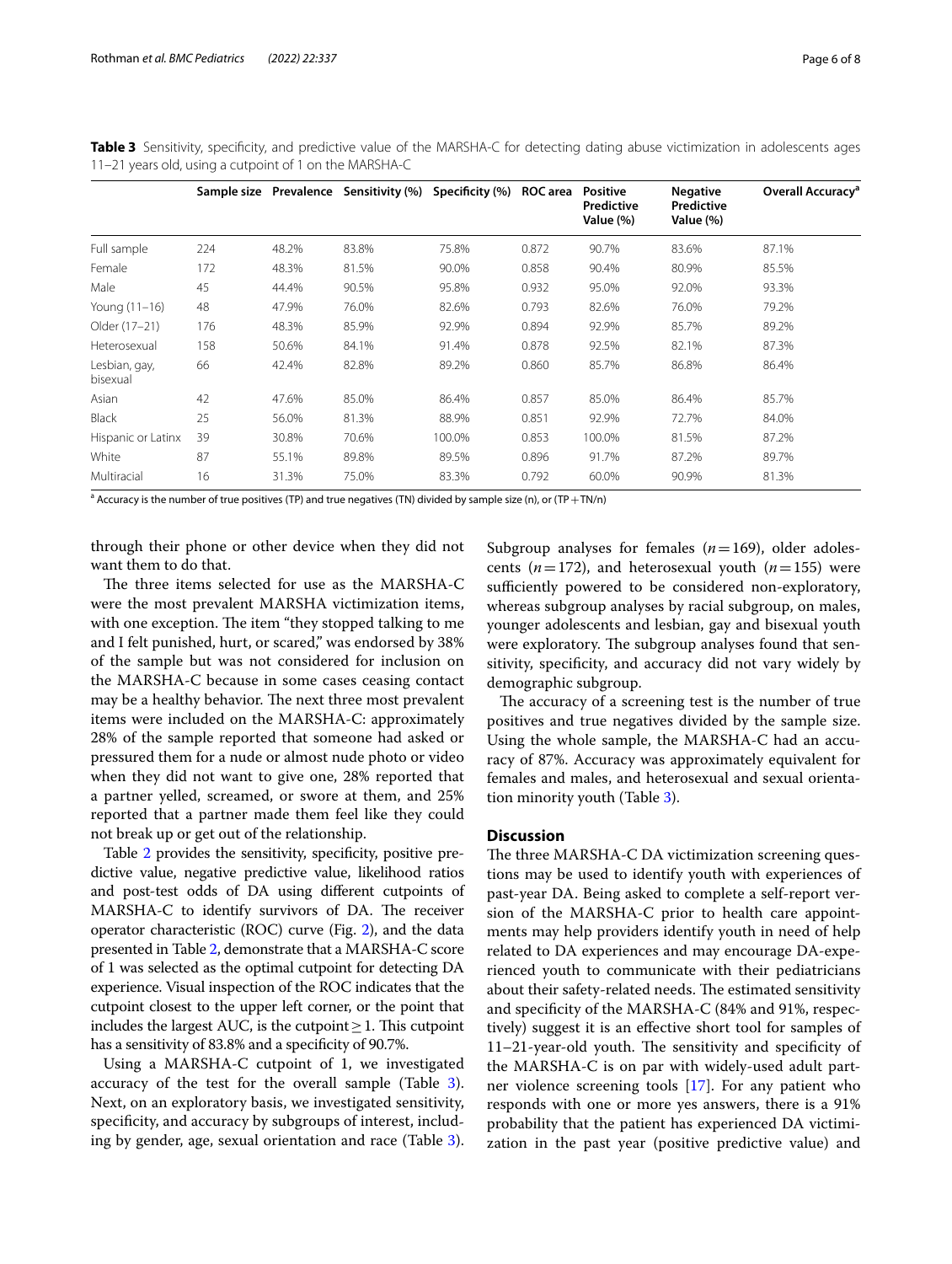they are 9 times more likely to have experienced DA in the past year than someone with a MARSHA-C score of 0 (likelihood ratio of a positive result). A strength of the MARSHA-C is that the specifcity is high (91%), reducing the likelihood that a youth will be incorrectly identifed as a DA survivor when they have not experienced it, which is important because there can be stigma associated with being identifed as a DA survivor.

Adolescents who are experiencing DA are generally reluctant to seek help from adults [[27](#page-7-24), [28\]](#page-7-25), although research suggests the majority (89%) will confde in a friend, and  $40\%$  may talk to a sibling or cousin  $[28]$  $[28]$ . The problem with confding in adolescent peers is that they do not always ofer good advice or know how to help. Clinicians may be able to ofer more meaningful solutions for youth who are experiencing abuse in relationships, and the MARSHA-C is a brief screening tool that may allow them to broach the conversation. Adolescents report that their doctors are trusted sources of information about dating relationships and that they would like pediatricians to ask them about DA  $[29]$  $[29]$ . The MARSHA-C could be integrated into other written or tablet-based questionnaires that youth are given at annual well visits, or the three items could be used as a stand-alone screener. Best practices for communicating with patients about DA are provided by Randell and Ragavan (2019), who recommend validating the patient after the disclosure, making a warm handoff to supportive resources, partnering with community-based agencies with expertise in the topic, remaining non-judgmental when patients decline supportive services, not documenting the abuse in medical records due to the risk of others seeing the record at a future point, and safety planning with the patient [\[15](#page-7-12)]. Future research should investigate how pediatric and adolescent medicine practices choose to incorporate the MARSHA-C, whether MARSHA-C data are included in electronic medical records, and whether or not positive screens result in referrals to helping resources.

Limitations of this study include the fact that the study was conducted online rather than in person, and some clinicians may prefer to pose questions about DA aloud to patients. Tat possibility notwithstanding, it is possible that youth were more likely to report DA experiences truthfully via an online survey than they would be if asked aloud by a provider in a clinical setting. Some health care providers may choose to request that patients complete screening surveys online prior to office visits, and the MARSHA-C may be useful for that purpose. A second limitation is that the reference standard, the MARSHA, is scored continuously. We conservatively used a cutpoint of>5, which meant that youth with a minimum of 5 experiences of DA in the past year were classifed as survivors. If we had selected a lower cutpoint on the MARSHA, such as 2—which would have classifed 72% of the sample as victims—the MARSHA-C would have an overall accuracy of 76% (*i.e.,* 10 percentage points lower) due to reduced sensitivity. However, a result of using the cutpoint of>5 is that the MARSHA-C is a tool for identifying those youth who have experienced at least 5 acts of DA as opposed to fewer. A third limitation is that, with the exception of the female, heterosexual, and older respondent subgroups, demographic subsamples were too small for adequately powered tests of sensitivity and specifcity. Additional research that assesses the accuracy of the MARSHA-C with sufficiently powered demographic subgroups may beneft the feld. Fourth, being able to read English was an eligibility criterion. Additional psychometric research will be needed to assess the MARSHA-C in languages other than English. This additional research will provide a platform for expanding the utility of the MARSHA-C to screen youth across ethnic/cultural groups. Finally, future studies of this type may consider the use of item response theory (IRT) to identify items most discriminant and endorsed.

#### **Conclusion**

The 3-item MARSHA-C is an effective tool that can be used to detect DA victimization among youth ages 11–21 years old. DA is common and can have long-lasting health efects. A brief screening tool can enhance pediatric health providers' capacity to identify youth who can use additional support, referrals to helping resources and preventive guidance.

#### **Abbreviations**

AUC: Area under the curve; DA: Dating abuse; MARSHA: Measure of Adolescent Relationship Harassment and Abuse; MARSHA-C: Clinical screening version of the MARSHA; ROC: Receiver operator characteristic; U.S: United States.

#### **Acknowledgements**

Not applicable.

#### **Authors' contributions**

EFR conceptualized and designed the study, designed data collection instruments, carried out the analyses, and drafted the initial manuscript. JC collected data, contributed to data analysis, contributed to the design of data collection instruments, and reviewed and revised the manuscript. AH coordinated participant recruitment in the medical setting and critically reviewed the manuscript for important intellectual content. CC contributed to the study design and data analysis, and reviewed and revised the manuscript. MBM, BT and EM critically reviewed the manuscript for important intellectual content. The author(s) read and approved the fnal manuscript.

#### **Funding**

This project was supported by the National Institute of Justice, Office of Justice Programs, U.S. Department of Justice (grant 2016-IJ-CX-0006). The views expressed in this article do not necessarily represent the views of the U.S. Department of Justice or the National Institute of Justice. The funder/sponsor did not participate in the work.

#### **Availability of data and materials**

The dataset supporting the conclusions of this article is in the process of being submitted to the ICPSR repository, under project number